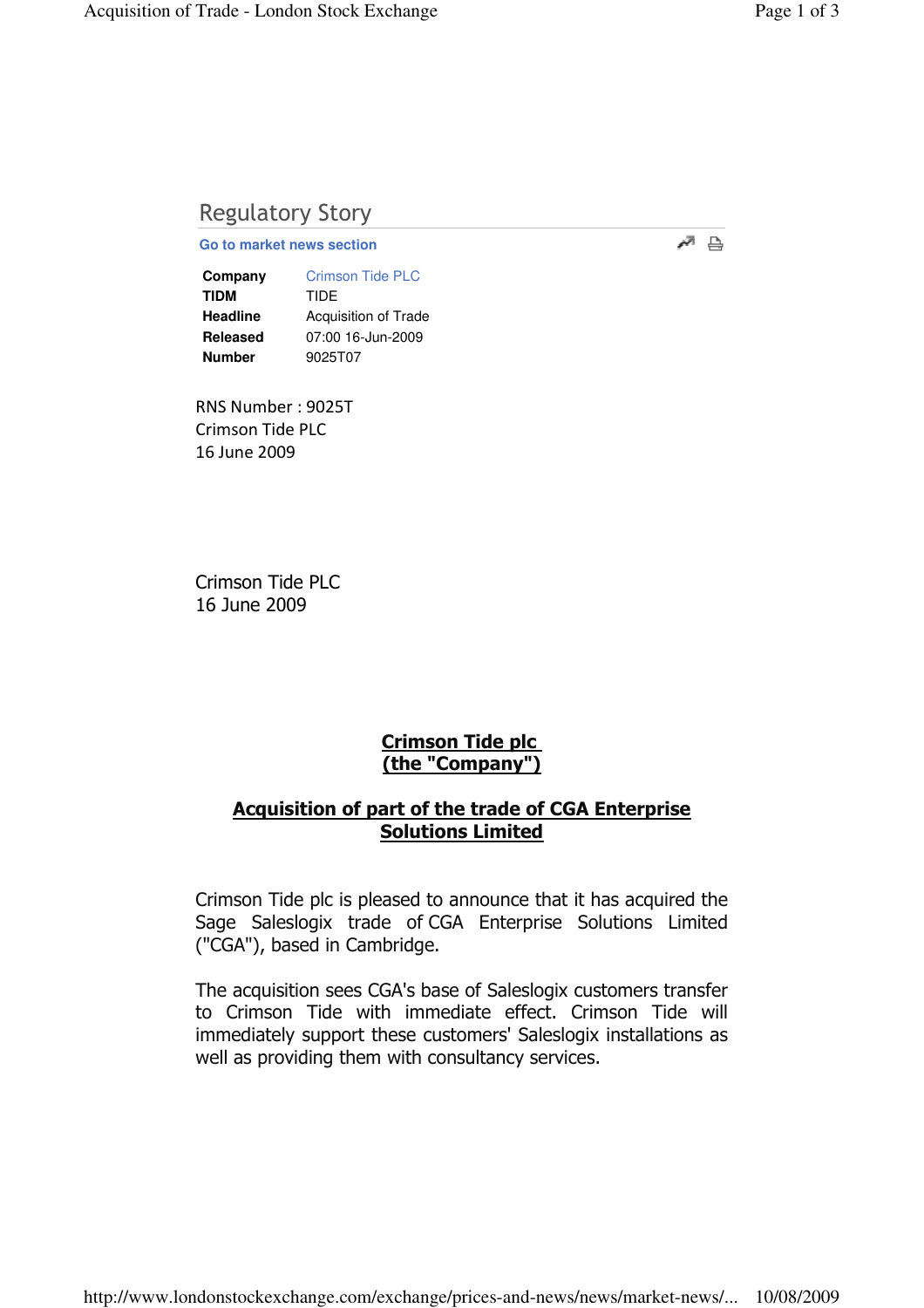The consideration amount is confidential but the transaction value, payable over a 36 month term is less than £100,000 and is dependent on certain levels of support renewals and consultancy business being achieved.

As well as increasing the Company's Sage Saleslogix customer support base, the acquisition gives Crimson Tide opportunities to market its wider portfolio of services to these customers.

The acquisition does not include the transfer of any of the assets or employees of CGA.

Barrie Whipp, Crimson Tide's Executive Chairman commented "We are pleased to have secured this extra business which adds to our Saleslogix customer base. We are successfully combining our mobile data solutions with our traditional CRM business and both have significant benefits for our customers."

### For further information, contact:

#### W.H. Ireland Limited

0121 265 6330

Tim Cofman-Nicoresti/Katy Birkin **Threadneedle** Communications Graham Herring/Josh Royston

020 7653 9850

#### Notes to Editors:

### About Crimson Tide

Crimson Tide is a provider of subscription-based mobile data solutions. The company, formed in 1996 has underlying competency in sales, service and customer relationship software which it has evolved into solutions available on a range of handheld computers and smartphones.

The company works in partnership with Microsoft, where it is